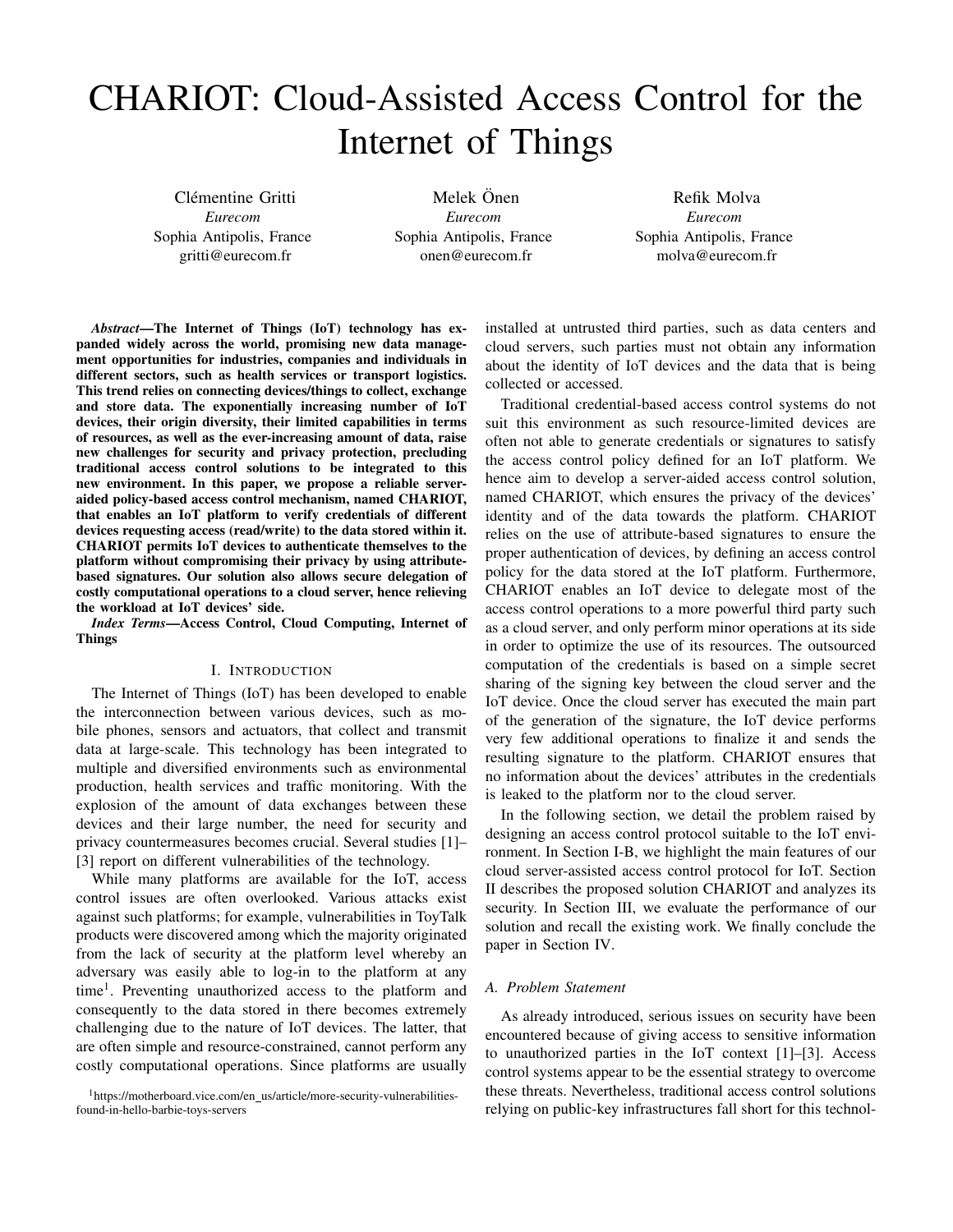ogy mainly because of the very limited computing resources of IoT devices in terms of memory, CPU, storage and battery.

A suitable technique allowing the secure authentication of devices to the platform is Attribute-Based Signature (ABS) [4]. Informally speaking, an ABS protocol in the IoT environment ensures that given an access policy, whenever a device signs a message using its attributes, if the attributes satisfy this access policy, then this signature is valid and the device successfully authenticates and accesses the platform. Additionally, ABS ensures that these attributes remain hidden in the signature, and thus the device's identity remains private. Indeed, during the verification phase, the platform cannot discover any information except that the access control policy is satisfied.

However, current ABS solutions [5], [6] suffer from the computational burden of the signature generation. Since the signature computation involves multiple modular exponentiations and their number increases linearly with the policy's size, the existing tools are not yet suitable to the IoT environment.

## *B. Idea*

Most of the existing ABS solutions are very costly in terms of computation and storage: the generation of the signature and its size depend on the number of attributes in the signing policies. In the context of an IoT environment, a typical access control policy may contain numerous attributes because of the large number of IoT devices and their heterogeneity. Herranz et al. [6] present a Threshold ABS scheme with compact signatures whereby their size does not depend on the number of attributes in the policies. While the solution is suitable for the IoT technology, the computational cost still remains significant: the number of modular exponentiations is linear with the number of attributes and therefore cannot be afforded by resource-constrained IoT devices.

We propose to improve the computational cost of the above solution at the device's side by delegating most of the signature generation to a powerful cloud server. Similarly to [7], the signing key is secretly shared between the cloud server and the IoT device, ensuring a secure delegation of the signature computation. The cloud server computes a partial signature using an outsourcing key, and sends it to the IoT device. The latter finalizes the signature by performing additional lightweight operations using its private key, and forwards it to the platform. The signature is accepted by the platform if the device's attributes, embedded into the signature, satisfy the access control policy.

Yet, the ABS solution in [6] incurs extra computational and storage overhead since the signature generation is fixed to an upper bound due to the use of dummy attributes. Following a technique introduced in [8], we modify the original ABS in [6] by removing the presence of dummy attributes. We hence obtain a more efficient Threshold ABS scheme with constantsize signatures and no dummy attributes whereby the most computationally-intensive operations are securely delegated to a cloud server. The proposed solution guarantees privacy of participating IoT devices against the platform and cloud server.

Fig. 1. CHARIOT protocol overview



### II. CHARIOT

#### *A. Environment*

We define an Outsourced Threshold Attribute-Based Signature protocol as follows. The first two algorithms, Setup and Keygen, are run to initialize the protocol. The Setup algorithm is run to generate the public parameters accessible to all participating parties, and a master secret key forwarded to an off-line trusted attribute authority. The Keygen algorithm is run by the trusted attribute authority to create the outsourcing key for the cloud server and the private key for the IoT device, regarding the access attributes of this device.

The following algorithms, Request, Sign<sub>out</sub>, Sign and Verify, are the core algorithms to enable secure authentication of the IoT device towards the platform. First, the IoT device runs Request to hash the access policy for the cloud server using a Keyed-Hash Message Authentication Code (HMAC). The access policy is defined by the platform and made accessible to the device, but should remain hidden from the cloud server's view. Then, the cloud server, given this hashed access policy, creates the outsourced signature using its outsourcing key. It forwards the outsourced signature to the IoT device. From there, the device finalizes the signature generation by using its private key and choosing the message. It forwards the final signature to the IoT platform. The latter executes Verify to check the validity of the device's signature and thus its right for access.

Figure 1 illustrates the CHARIOT protocol where a trusted attribute authority, an IoT platform, a cloud server and an IoT device participate. More details on the components (keys and signatures) are given in the next section.

## *B. Preliminaries*

**Notations.** Let Y be a finite set. The notation  $y \in_R Y$  stands for  $y$  is a random variable uniformly chosen from  $Y$ .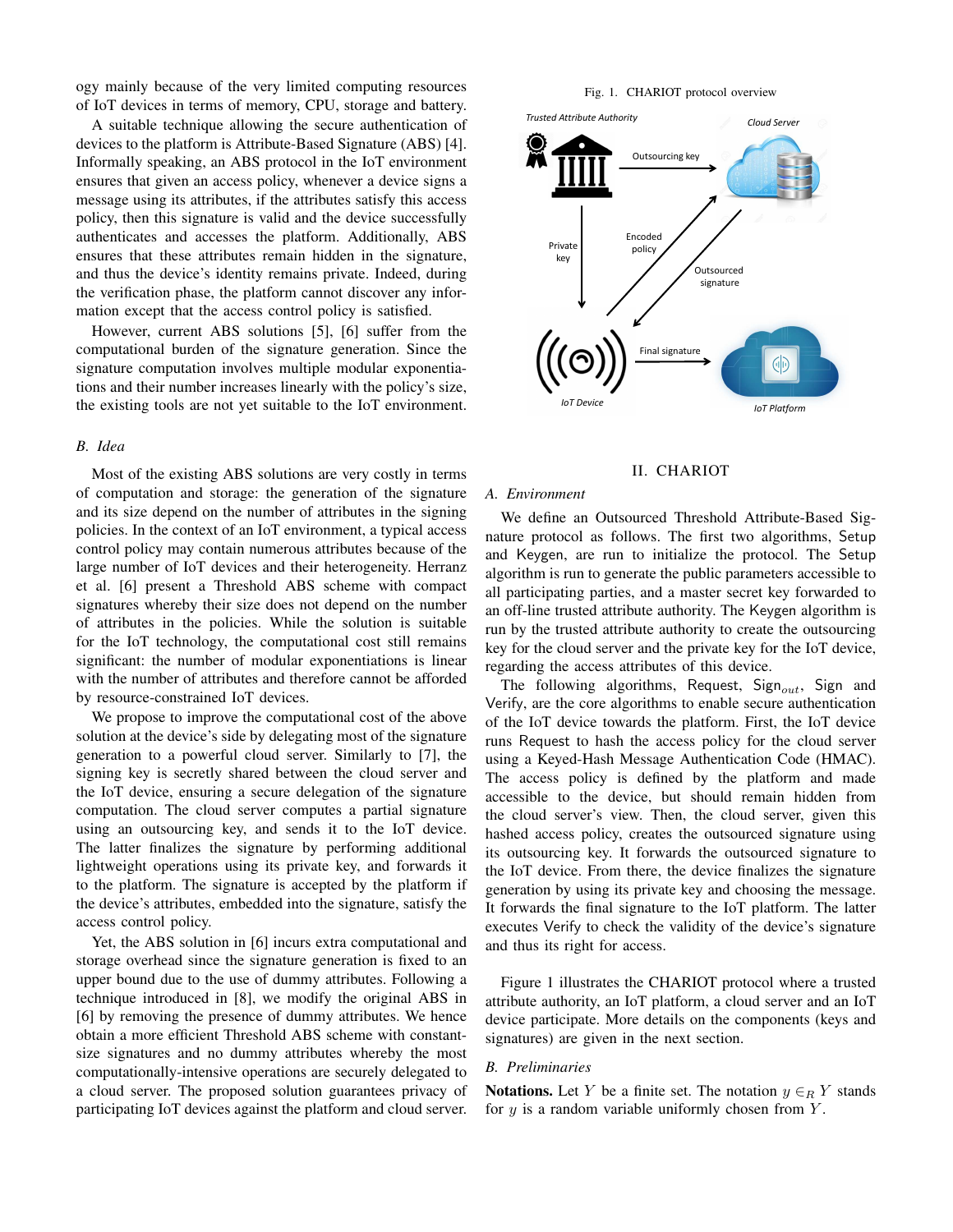Let  $g \in \mathbb{G}$  and  $\vec{v} = (v_1, v_2, v_3)^\top$  where  $v_i \in \mathbb{G}$ for  $i \in [1, 3]$ . We denote  $E(g, \vec{v})$  the pairing-based vector  $(e(g, v_1), e(g, v_2), e(g, v_3))^\top$  where  $e(g, v_i) \in \mathbb{G}_T$  for  $i \in [1, 3]$ . In addition, we let the multiplication between two column vectors be  $(v_1, v_2, v_3)^\top \cdot (v_1', v_2', v_3')^\top = (v_1 \cdot v_1', v_2 \cdot v_3')^\top$  $v_2', v_3 \cdot v_3'$ )<sup>T</sup> where  $v_i' \in \mathbb{G}$  for  $i \in [1, 3]$ .

Let X be an attribute set, at be an attribute in X,  $\tau$  be an injective encoding such that all  $\tau(at)$  are pairwise-distinct, and  $\gamma$  be an element in  $\mathbb{Z}_p$ . We denote  $F_X(\gamma) = \prod_{at \in X} (\gamma + \tau(at))$ the polynomial of degree |X| for attributes  $at \in X$ .

**Bilinear Pairings.** Let  $\mathbb{G}$  and  $\mathbb{G}_T$  be two cyclic multiplicative groups of prime order  $p$ . Let  $e$  be an efficiently computable mapping  $e : \mathbb{G} \times \mathbb{G} \to \mathbb{G}_T$  such that:

• 
$$
e(g^a, h^b) = e(g, h)^{ab}
$$
 for any  $g, h \in \mathbb{G}$  and  $a, b \in \mathbb{Z}_p$ ,

•  $e(g, h) \neq 1_{\mathbb{G}_T}$  whenever  $g, h \neq 1_{\mathbb{G}}$ .

We call  $e$  an admissible pairing. Moreover,  $e$  is symmetric: for all  $q, h \in \mathbb{G}$ ,  $e(q, h) = e(h, q)$ .

DLIN Assumption [6]. The Decisional LINear problem related to the group  $G$  is defined as follows. Let g be a generator of G and  $\gamma$  be an unknown exponent in  $\mathbb{Z}_p$ . Given an integer  $n \in \mathbb{N}$  and the values  $g, \{g^{\gamma^i}\}_{i \in [1, 2n] \setminus \{n+1\}}$  in  $\mathbb{G}$ , the aim is to compute  $g^{\gamma^{n+1}}$ .

*(q,n,s,t)*-aMSE-CDH Assumption [6], [8]. The Augmented Multi-Sequence of Exponents Computational Diffie-Hellman problem related to the group pair  $(\mathbb{G}, \mathbb{G}_T)$  is defined as follows. Let  $g_0, h_0$  be two generators of G. Let  $f(x), g(x)$ be two co-prime polynomials defined as  $f(x) = \prod_{i=1}^{q} (x +$  $x_i$ ) and  $g(x) = \prod_{i=1}^{s} (x + x'_i)$  where  $x_i, x'_i$  are given. Given  $q, n, s, t, f(x), g(x)$  and the following values in G:

$$
g_0, h_0, \{g_0^{\alpha \gamma^i}\}_{i \in [0, q+n]}, g_0^{\alpha f(\gamma) \gamma^{s-t}}, \{g_0^{\beta \gamma^i}\}_{i \in [0, q+t]},
$$
  

$$
\{g_0^{\omega \gamma^i}\}_{i \in [0, q+t]}, \{h_0^{\alpha \gamma^i}\}_{i \in [0, 2n]}, h_0^{\alpha g(\gamma) \gamma^n},
$$
  

$$
\{h_0^{\beta \gamma^i}\}_{i \in [0, n+t-2]}, \{h_0^{\omega \gamma^i}\}_{i \in [0, n+t]}
$$

where  $\alpha, \beta, \gamma, \omega$  are unknown exponents of  $\mathbb{Z}_p$ , the aim is to compute  $e(g_0, h_0)^{\alpha\beta} f(\gamma) \gamma^{n+s-1}$ .

## *C. Building Blocks*

Similarly to Herranz et al. [6], our ABS scheme relies on two main features, namely the Attribute-Based Encryption (ABE) scheme with constant-size ciphertexts proposed by [9] and the Groth-Sahai proof systems for bilinear groups [10].

The ABE scheme in [9] is designed for the threshold case, where users are authorized to decrypt if they have at least  $t$  attributes matching the ones from an attribute universe, for some threshold  $t$  chosen by the party who encrypts the message. Such scheme relies on expressing a polynomial as the product of irreducible factors of degree 1 with coefficients equal to the attributes from either the user's set or the universe. Fraction of such polynomials can thus be simplified when  $t$ attributes among the user's set and the universe match.

Herranz et al. [6] design their Threshold ABS scheme by enabling the signer to implicitly prove that it can decrypt a ciphertext generated as in the ABE scheme [9]. To do so, the signer generates a Groth-Sahai proof [10] in which the message and access policy are binded using a technique from [11]. Informally, by hashing the to-be-signed message using Waters' techniques [12] and embedding it into the Groth-Sahai Common Reference String (CRS), the technique in [11] allows signatures of knowledge.

In addition, we modify the ABS scheme presented in [6] by enabling the outsourcing of the signature generation to a cloud server. Similarly to Chen et al. [7], we let the cloud server and the IoT device hold shares of a secret element chosen by the trusted attribute authority, and use them to generate the signature such that the combination of the two shares recover the secret.

Groth-Sahai Proofs. Groth-Sahai proofs [10] are used to construct signatures in our protocol. Based on the DLIN assumption and symmetric pairings, they guarantee unforgeability and privacy of signatures. Let  $g_1, g_2, g \in \mathbb{G}$  and vectors

$$
\vec{g}_1 = (g_1, 1, g)^\top, \vec{g}_2 = (1, g_2, g)^\top, \vec{g}_3 \in \mathbb{G}^3
$$

be defined in the CRS used in Groth-Sahai proof systems. Let  $r, s, t \in \mathbb{Z}_p$  and

$$
\vec{C} = (1, 1, X)^{\top} \cdot (\vec{g}_1)^r \cdot (\vec{g}_2)^s \cdot (\vec{g}_3)^t
$$

where  $X \in \mathbb{G}$  is the element to commit. Let  $\xi_1, \xi_2 \in \mathbb{Z}_p^*$ be randomly chosen such that  $\vec{g}_3 = (\vec{g}_1)^{\xi_1} \cdot (\vec{g}_2)^{\xi_2}$ . Let the elements of

$$
\vec{C} = (g_1^{r+\xi_1 t}, g_2^{s+\xi_2 t}, X \cdot g^{r+s+t(\xi_1 + \xi_2)})^\top
$$

be the resulting commitments. As mentioned in [6], [10], the elements of  $\vec{C}$  are ciphertexts from the Boneh-Boyen-Shacham encryption scheme [13] that can be decrypted using  $\log_g(g_1)$ and  $\log_g(g_2)$ .

Let  $\vec{g}_3 = (\vec{g}_1)^{\xi_1} \cdot (\vec{g}_2)^{\xi_2} \cdot (1, 1, g^{-1})^\top$ . Hence,  $\vec{g}_1, \vec{g}_2, \vec{g}_3$  are linearly independent vectors and  $\vec{C}$  is a perfectly hiding commitment. Thus, proofs are perfectly witness indistinguishable.

The committed group elements are proved to satisfy some relations when there are one commitment per variable and one proof element (made of a constant number of group elements) per relation. In the context of pairing-based systems, let  $t_T$  be constant in  $\mathbb{G}_T$ ,  $A_i$  be constant in  $\mathbb{G}, B_i \in \mathbb{G}$  and  $a_{i,j} \in \mathbb{Z}_p$ , for  $i, j \in [1, k]$ . The pairing-product equations are  $\prod_{i=1}^k e(A_i, B_i) \cdot \prod_{i=1}^k \prod_{j=1}^k e(B_i, B_j)^{a_{i,j}} = t_T.$ 

In addition, Non-Interactive Zero-Knowledge (NZIK) proofs are available with pairing-product relations. Let  $S_i, T_i$ , for  $i \in [1, k']$  and  $k' \in \mathbb{N}$  be constant values and  $t_T = \prod_{i=1}^{k_1} e(S_i, T_i)$  be a target element. These extra variables incur additional costs. A trapdoor makes possible to simulate the proofs without knowing the witnesses, such that witness indistinguishability is satisfied by the CRS set. In CHARIOT, we use pairing-product linear equations, meaning that  $a_{i,j} = 0$  for  $i, j \in [1, k]$ , containing three group elements.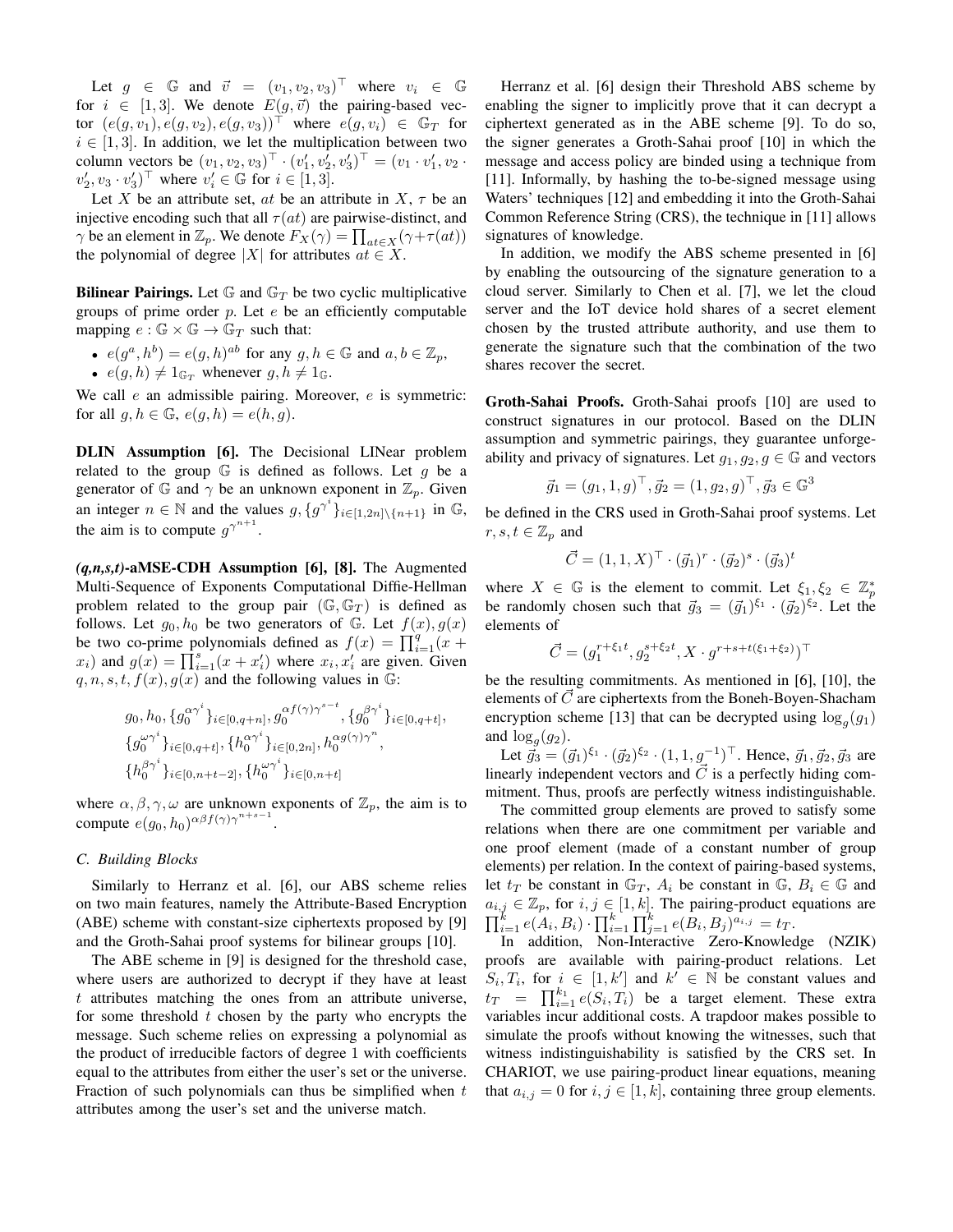**Threshold ABS.** Let  $\Omega_S = \Omega \cap S$  where  $\Omega$  is the attribute set of the signer and  $S$  is the attribute set included in the signing policy  $\Gamma = (t, S)$ , where  $|S| = s$  and t is the threshold. Let  $\tau$ be an injective encoding such that for all attributes  $at$  in  $\Omega<sub>S</sub>$ , the values  $\tau(at)$  are pairwise distinct.

Let  $r$  be the randomness in the cloud server's outsourcing key and  $\gamma$  be part of the master secret key held by the trusted attribute authority. The cloud server receives the tuple  $\{g^{\frac{r}{\gamma + \tau(at)}}, \tau(at)\}_{at \in \Omega}$  in its outsourcing key. The outsourced signature generation requires the cloud server to pick the components  $g^{\frac{r}{\gamma + \tau(a\tau)}}$  and  $\tau(at)$  for  $at \in \Omega_S \subseteq \Omega$  and to compute  $g^{\frac{r}{\prod_{at \in \Omega_S} (\gamma + \tau(at))}} \in \mathbb{G}$  given these components. This is done using the algorithm Aggregate [14].

Let  $x_i = \tau(at)$  for all  $at \in \Omega_S$  where  $|\Omega_S| = t$ . Given  $\nu_i = g^{\frac{r}{\gamma + x_i}}$  and  $x_i$  for  $i \in [1, t]$ , for any  $(j, l)$  such that  $1 \leq j < l \leq t$ ,

$$
L_{j,l} = \nu_l^{\frac{1}{\prod_{i=1}^j (\gamma + x_i)}} = (g^{\frac{r}{(\gamma + x_l)}})^{\frac{1}{\prod_{i=1}^j (\gamma + x_i)}}.
$$

The Aggregate algorithm consists in computing sequentially  $L_{j,l}$  for  $j \in [1, t-1]$  and  $l \in [j+1, t]$  using the induction  $L_{j,l} = (L_{j-1,j}/L_{j-1,l})^{\frac{1}{x_l-x_j}}$  and setting  $L_{0,l} = \nu_l$  for  $l \in [1, t]$ . The algorithm finally outputs  $L_t = L_{t-1,t}$ .

The Threshold ABS scheme in [6] uses polynomial fractions to enable the pairing-based verification process. Informally, attributes at the denominator will cancel out if and only if the signer has  $t$  attributes matching the ones in the access policy. The algorithm Aggregate [14] enables to compute the denominator of these polynomial fractions by obtaining  $g^{\overline{F_{\Omega_S}(\gamma)}} \in \mathbb{G}$ , while the numerator is calculated given the public parameters and the attributes in S.

Let the polynomial  $F_{(S \cup \mathcal{D}_{n+t-1-s}) \setminus \Omega_S}(\gamma)$  from [6] be defined as follows:

$$
F_{(S \cup \mathcal{D}_{n+t-1-s})\backslash\Omega_S}(\gamma)
$$
  
= 
$$
\frac{\prod_{at \in S} (\gamma + \tau(at)) \prod_{at \in \mathcal{D}_{n+t-1-s}} (\gamma + \tau(at))}{\prod_{at \in \Omega_S} (\gamma + \tau(at))}
$$
  
= 
$$
\prod_{at \in (S \cup \mathcal{D}_{n+t-1-s})\backslash\Omega_S} (\gamma + \tau(at))
$$

The set  $\mathcal{D}_{n+t-1-s}$  corresponds to the set of dummy attributes. When  $\Omega_S = \Omega \cap S$  has exactly t elements, then the degree of the polynomial  $F_{(S \cup \mathcal{D}_{n+t-1-s}) \setminus \Omega_S}(\gamma)$  is  $s+(n+t-1-s)-t=$  $n-1$ . Let  $a_i$  be the coefficients of the polynomial. We re-write as:

$$
F_{(S \cup \mathcal{D}_{n+t-1-s})\setminus\Omega_S}(\gamma) = \sum_{i=0}^{n-1} \gamma^i a_i = \sum_{i=1}^{n-1} \gamma^i a_i + a_0
$$

where  $a_0 = \prod_{at \in (S \cup \mathcal{D}_{n+t-1-s}) \setminus \Omega_S} \tau(at)$ . The private key contains the components  $h^{r\gamma^i}$  for  $i \in [0, n-2]$ , and thus the element  $h^{\frac{1}{\gamma}r(\tilde{F}_{(S\cup\mathcal{D}_{n+t-1-s})\setminus\Omega_S}(\gamma)-a_0)} = h^{r\sum_{i=1}^{n-1}\gamma^{i-1}}$  $\Pi$ a element  $h^{\frac{1}{\gamma}r(F_{(S\cup\mathcal{D}_{n+t-1-s})\setminus\Omega_S}(\gamma)-a_0)} = h^r \sum_{i=1}^{n-1} \gamma^{i-1} a_i = \frac{n-1}{(h^{r\gamma^{i-1}})^{a_i}} = \prod_{j=0}^{n-2} (h^{r\gamma^{j}})^{a_{j+1}}$  is computable. However, if  $|\Omega_S| < t$ , then the polynomial  $F_{(S \cup \mathcal{D}_{n+t-1-s}) \setminus \Omega_S}(\gamma)$ has degree strictly greater than  $n - 1$ . Thus, the element  $h^{\frac{1}{\gamma}r(F_{(S\cup\mathcal{D}_{n+t-1-s})\setminus\Omega_S}(\gamma)-a_0)}$  is not computable since the components  $h^{r\gamma^i}$  for  $i > n-2$  are missing in the private key.

Yet, the use of dummy attributes to enable the correctness of the polynomial setting brings extra storage and computational costs. Similarly to [8], we modify the Herranz et al.'s polynomial setting in a such way that dummy attributes are no longer required. Let the polynomial  $F_{S\setminus\Omega_S}(\gamma)$  in CHARIOT be defined as follows:

$$
F_{S\setminus\Omega_S}(\gamma) = \frac{\prod_{at \in S}(\gamma + \tau(at))}{\prod_{at \in \Omega_S}(\gamma + \tau(at))} = \prod_{at \in S\setminus\Omega_S}(\gamma + \tau(at))
$$

When  $\Omega_S = \Omega \cap S$  has exactly t elements, then the degree of the polynomial  $F_{S \setminus \Omega_S}(\gamma)$  is  $s - t$ . Let  $b_i$  be the elements of the polynomial. We re-write as:

$$
F_{S \setminus \Omega_S}(\gamma) = \sum_{i=0}^{s-t} \gamma^i b_i = \gamma^{s-t} b_{s-t} + \sum_{i=0}^{s-t-1} \gamma^i b_i
$$

where  $b_{s-t} = 1$ . Given the index  $i \in [0, s-t-1]$ , we observe that  $(i+n-s+t) \in [n-s+t, n-1]$  such that  $n-s+t > 0$ . In addition,  $\gamma^{n-s+t} r(F_{S \setminus \Omega_S}(\gamma) - \gamma^{s-t}) = \gamma^{n-s+t} r(\gamma^{s-t} +$  $\sum_{i=0}^{s-t-1} \gamma^i b_i - \gamma^{s-t}$  =  $\gamma^{n-s+t} r(\sum_{i=0}^{s-t-1} \gamma^i b_i)$  =  $\sqrt[n]{\sum_{i=0}^{8-t-1} \gamma^{i+n-s+t} b_i}$ . The private key contains the components  $h^{r\gamma^i}$  for  $i \in [1, n-1]$ , and thus the element  $h^{\gamma^{n-s+t}r(F_{S\setminus\Omega_S}(\gamma)-\gamma^{s-t})}$  =  $\prod_{i=0}^{s-t-1}(h^{r\gamma^{i+n-s+t}})^{b_i}$  is computable. However, if  $|\Omega_S| < t$ , then the polynomial  $F_{S \setminus \Omega_S}(\gamma)$  has degree strictly greater than  $s - t$ . Thus, the element  $h^{\gamma^{n-s+t}r(F_{S\setminus\Omega_S}(\gamma)-\gamma^{s-t})} = \prod_{i=0}^{s-t-1} (h^{r\gamma^{i+n-s+t}})^{b_i}$ is not computable since components  $h^{r\gamma^i}$  for  $i > n - 1$  are missing in the private key.

Outsourced Signature Generation. The off-line trusted attribute authority generates two keys regarding the set of the device's attributes by picking at random  $\beta_1 \in_R \mathbb{Z}_p$  and using its master secret key embedding  $\beta \in \mathbb{Z}_p$ . The first key is an outsourcing key embedding  $\beta_2 = \beta + \beta_1$ , that is forwarded to the cloud server. The second key is a private key embedding  $\beta_1$ , that is kept secret by the IoT device. The cloud server computes an outsourced signature using its outsourcing key, and thus  $\beta_2$ , and the current signing policy. Then, the device finalizes the signing process by choosing the message and using its private key, and thus  $\beta_1$ . The exponent  $\beta_2$  is canceled out and the final signature contains  $\beta = \beta_2 - \beta_1$ . The verification is hence possible since it requires the public parameters, whose components embed  $\beta$ , and the signature of the signing device. The device's signature is finally checked by a verifier: the signature is valid for the chosen message if device's attributes embedded in the signature satisfy the signing policy.

However, in [7], the cloud server must know the attributes of the signer (included in the outsourcing key) and the attributes of the signing policy when generating outsourced signatures. In addition, only outsider attackers are considered and do not enclose the cloud server when proving attribute privacy guarantee in [7]. Contrary, we suggest that the cloud server should be considered as untrusted and thus not have any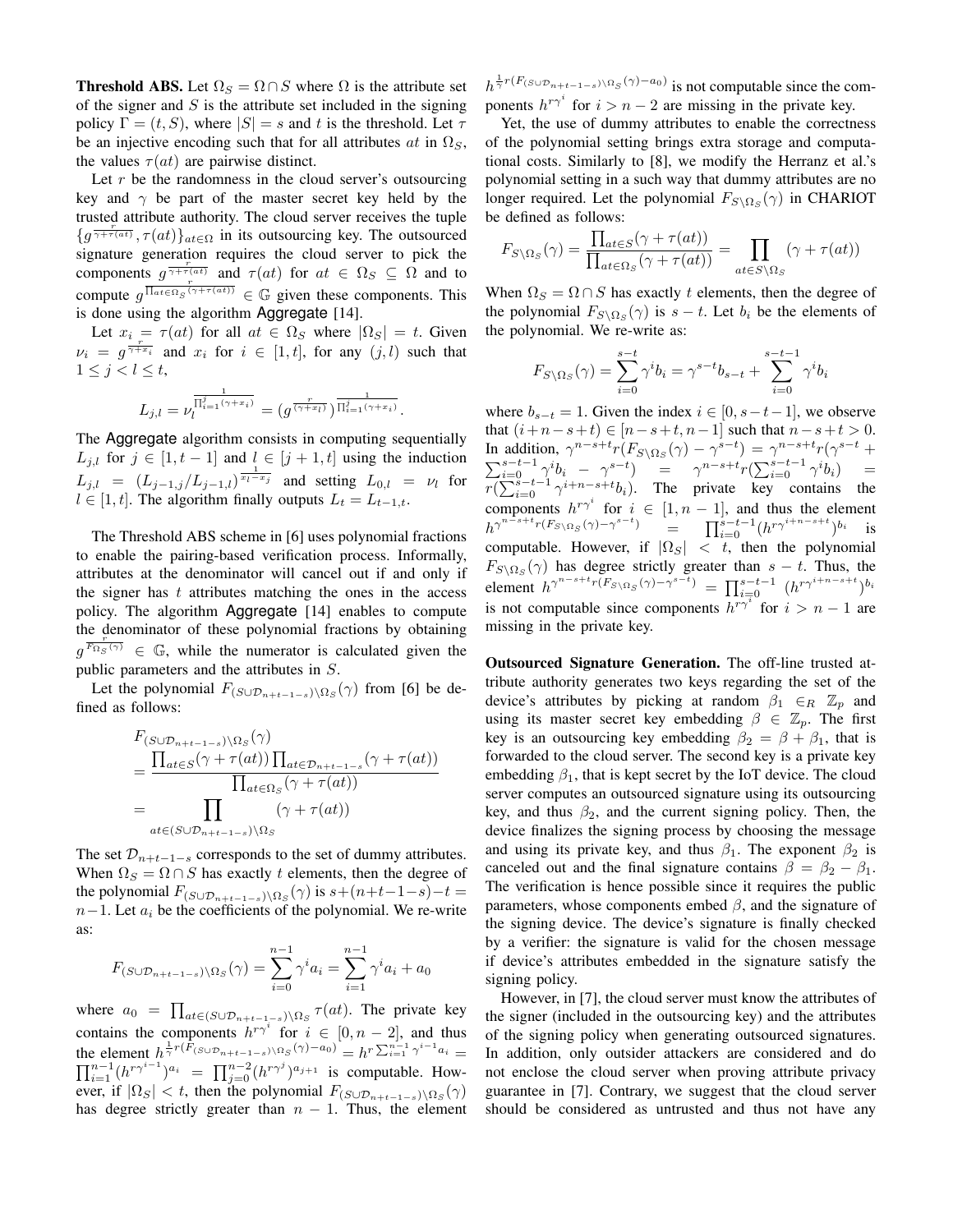information about the attributes of the devices and of the signing policies. We use an HMAC  $\tau$  such that inputs at are warranted to be authentic and have not been modified. We assume that  $\tau$  sends an attribute  $at \in \mathcal{P}$  onto an element  $\tau(at) \in \mathbb{Z}_p^*$  such that all values  $\tau(at)$  are different, and hides the attributes from the cloud server's view. The HMAC  $\tau$  is shared among the attribute authority and the device, and used for generating the outsourcing key (such that all the device's attributes are hashed using HMAC) and the HMAC-hashed signing policy for the cloud server respectively. Hence, the latter computes the outsourced signature such that it does not learn anything from the attributes unless whether  $t$  attributes match between the signing policy and the device's attribute set.

## *D. Overview*

In this section, we give a sight of our protocol in which three main phases occur. The first one enables to set up the protocol and to generate the public parameters and key material. The second phase lets a device ask for access to the IoT platform by outsourcing the computation of its request to a cloud server. The platform verifies the request and access rights of the device, and gives authorization for access accordingly.

Protocol Setup. First, a setup algorithm is run once to initiate the CHARIOT protocol. It generates the public parameters made available to all the participating parties, along with the master secret key given to the off-line trusted attribute authority. Then, the latter creates an outsourcing key delivered to the cloud server, a unique private key forwarded to the IoT device and a secret key given to the IoT platform. The outsourcing key embeds the attributes of the device in their HMAC-hashed form while the private key is calculated in order to enable the device to complete its access requests to the platform. Informally, the outsourcing key and the device's private key contain shares of a secret enabling to apply the outsourced signature generation technique.

Access Request. When the device wants to access the IoT platform, it first asks the cloud server for some assistance. Given the outsourcing key and the current (HMAC-hashed) policy, the cloud server generates an outsourced request, under the form of a signature, and forwards it to the device. The latter modifies it into its final request by using its private key and by choosing a personal message. It finally sends its request to the platform.

Outsourced and final signatures are constructed as in the threshold case, based on polynomial fractions defined over the attributes of the device and of the access policy. By doing so, if the device holds less attributes than a certain threshold, the signature verification will fail and the device will not have access to the platform. Contrary to [6], the signature generation does not require the use of dummy attributes into polynomials to reach correctness of the verification process. Moreover, signatures embed Groth-Sahai proof systems allowing the device to implicitly prove that it can decrypt a ciphertext corresponding to the ABE scheme [9].

Access Verification. Once receiving an access request from the IoT device, the platform checks the validity of the corresponding signature using the public parameters, the current policy and the chosen message. If the result is positive, meaning that the device has the required attributes satisfying the policy, then it is authorized for access.

The verification phase works thanks to the correctness of the ABE scheme [9] and to the perfect completeness, soundness and composable zero-knowledge of the Groth-Sahai proofs.

#### *E. Construction*

The CHARIOT construction is made of six algorithms run among a trusted attribute authority, an IoT platform, a cloud server and an IoT device:

• Setup( $\lambda$ ,  $\mathcal{P}$ ,  $n$ )  $\rightarrow$  (params, msk). On inputs the security parameter  $\lambda$ , an attribute universe  $\mathcal P$  and an integer n that is an upper bound on the size of threshold policies, the algorithm outputs the public parameters params (which contain  $(\lambda, \mathcal{P}, n)$  and the master secret key msk (for the trusted attribute authority) as follows:

The algorithm first chooses two cyclic groups  $\mathbb{G}, \mathbb{G}_T$  of prime order  $p > 2<sup>\lambda</sup>$  with an efficiently computable bilinear map  $e : \mathbb{G} \times \mathbb{G} \to \mathbb{G}_T$ . Let q, h be two generators of  $\mathbb{G}$ and  $H : \{0,1\}^* \rightarrow \{0,1\}^k$  be a collision-resistant hash function for some k. Let  $\tau$  be a HMAC that, given a key K, sends an attribute  $at \in \mathcal{P}$  onto an element  $\tau(K, at) \in \mathbb{Z}_p^*$ such that all output values are different. The algorithm then picks  $\alpha, \beta, \gamma \in_R \mathbb{Z}_p^*$  and computes  $u = g^{\beta}, v_i = g^{\frac{\alpha}{\gamma^i}}$ and  $h_i = h^{\alpha \gamma^i}$  for  $i \in [0, n]$ . It generates the Groth-Sahai CRS by first choosing two generators  $g_1, g_2$  of  $\mathbb{G}$ . Then, it defines the vectors  $\vec{g}_1 = (g_1, 1, g)^\top$  and  $\vec{g}_2 = (1, g_2, g)^\top$ . For  $i \in [0, k]$ , it picks  $\xi_{i,1}, \xi_{i,2} \in_R \mathbb{Z}_p$  and defines the vector  $\vec{g}_{3,i} = (\vec{g}_1)^{\xi_{i,1}} \cdot (\vec{g}_2)^{\xi_{i,2}} = (g_1^{\xi_{i,1}}, g_2^{\xi_{i,2}}, g^{\xi_{i,1} + \xi_{i,2}})^\top$ . Exponents  $\{\xi_{i,1}, \xi_{i,2}\}_{i\in[0,k]}$  can then be discarded since they are no longer needed.

Finally, the algorithm sets the public parameters  $params =$  $(\lambda, \mathcal{P}, n, p, \mathbb{G}, \overline{\mathbb{G}_T}, e, g, h, u, \{v_i\}_{i \in [0,n]}, \overline{\{h_i\}_{i \in [0,n]}, \vec{g}_1, \vec{g}_2,$  ${\{\vec{g}_{3,i}\}_{i\in[0,k]}, H, \tau}$  and the master secret key  $msk = (\alpha, \beta, \gamma)$ .

• KeyGen( $params, msk, \Omega$ )  $\rightarrow (osk_{\Omega}, sk_{\Omega}, sk_{PT})$ . On inputs the public parameters *params*, the master secret key *msk*, an attribute set  $\Omega \subset \mathcal{P}$ , the trusted attribute authority outputs the outsourcing key  $\cos k_{\Omega}$  (for the cloud server), the private key  $sk<sub>Ω</sub>$  (for the IoT device) and the secret key  $sk<sub>PT</sub>$  (for the IoT platform) as follows:

Let  $K$  be a random key to be shared between the device and the platform, that will be used to hash the attributes. Let  $\Omega \subset \mathcal{P}$  be an attribute set. The authority picks  $\beta_1 \in_R \mathbb{Z}_p^*$  and sets  $\beta_2 = \beta + \beta_1$ . It then chooses  $r \in_R \mathbb{Z}_p^*$  and computes  $g^{\frac{r}{\gamma+\tau(K,at)}}$  for  $at \in \Omega$ ,  $h^{r\gamma^i}$  for  $i \in [1, n-1]$ ,  $h^{(r-\beta_2)\gamma^n}$ ,  $g^{\beta_1}$ and  $h^{\beta_1 \gamma^n}$ .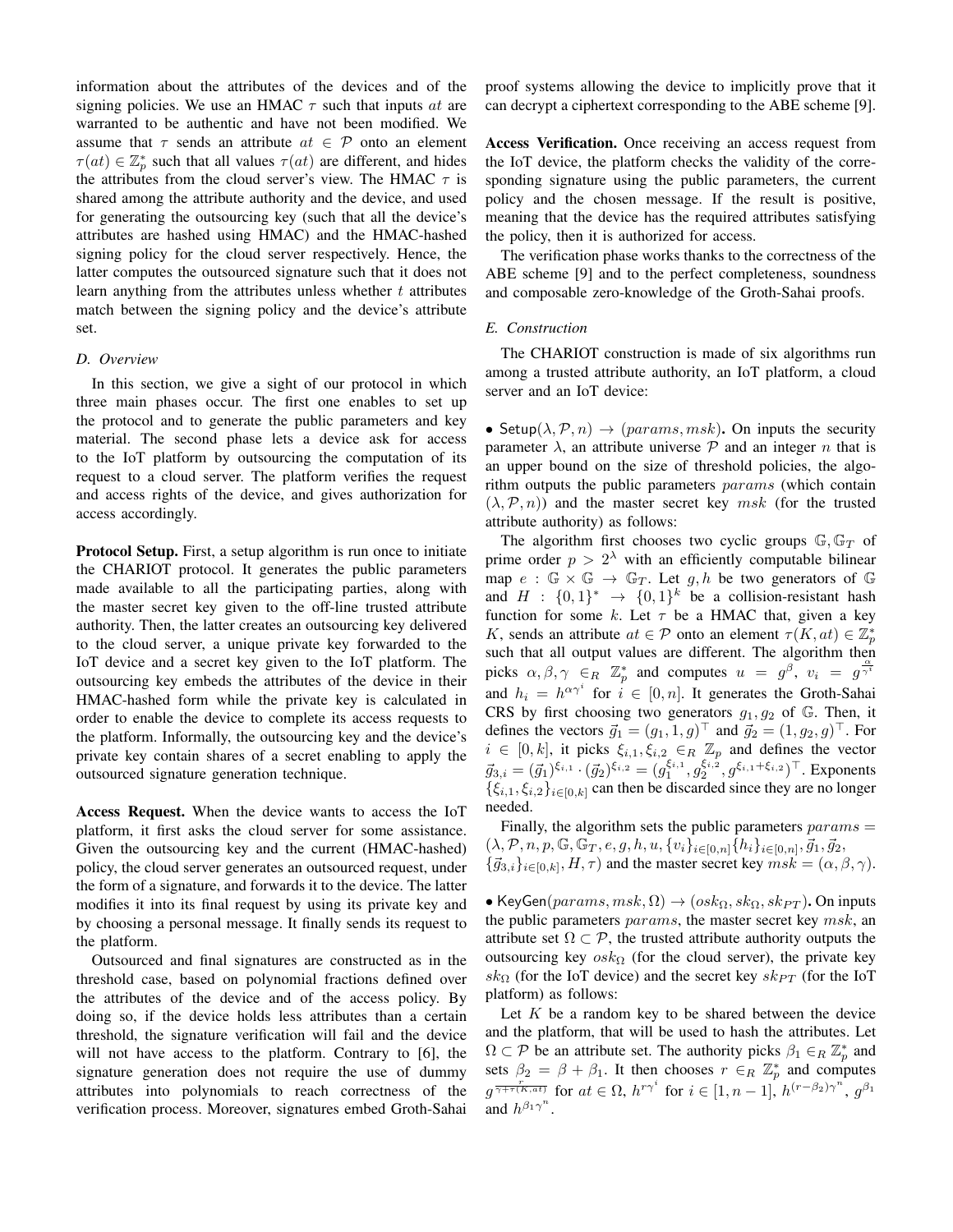The authority sets the outsourcing key  $\cos k_{\Omega}$  =  $({g \overline{\gamma + \tau(K,at)}}, \tau(K,at))_{at \in \Omega}, \{h^{r\gamma^i}\}_{i \in [1,n-1]}, h^{(r-\beta_2)\gamma^n}, g^{\beta_1})$ for the cloud server, the private key  $sk_{\Omega} = (h^{\beta_1 \gamma^n}, K)$  for the IoT device and the secret key  $sk_{PT} = K$  for the IoT platform.

• Request( $\Gamma$ ,  $sk_{\Omega}$ )  $\rightarrow \Gamma$ . On inputs a threshold signing policy  $\Gamma = (t, S)$  where the set  $S \subset \mathcal{P}$  has  $|S| = s \leq n$  attributes and  $1 \leq t \leq s$  and the private key  $sk_{\Omega}$ , the IoT device hashes each attribute  $at \in S$  with  $\tau$  resulting into  $\tau(K, at)$ , and creates the HMAC-hashed set  $\tilde{S}$  containing the values  $\tau(K, at)$  for all  $at \in S$ . It sets the HMAC-hashed threshold signing policy  $\Gamma = (t, S)$  and forwards it to the cloud server.

• Sign<sub>out</sub> (params, osk<sub>Ω</sub>,  $\tilde{\Gamma}$ )  $\rightarrow \sigma'$ . On inputs the public parameters params, the outsourcing key  $\cos k_{\Omega}$  and an HMAChashed threshold signing policy  $\Gamma = (t, S)$  where S is the HMAC-hashed set of  $S \subset \mathcal{P}$  and  $1 \leq t \leq s \leq n$ , the cloud server outputs an outsourced signature  $\sigma'$  as follows:

The cloud server returns 1 if  $|\Omega \cap S| < t$ ; otherwise, it finds a subset  $\Omega_S \subset \Omega \cap S$  such that  $|\Omega_S| = t$ . The cloud server works on the HMAC-hashed sets to verify the number of attributes contained in the intersection, since it should not get any information about the attributes in  $\Omega$  and S except that there are at least  $t$  matching attributes.

For all  $at \in \Omega_S$ , the cloud server then runs the algorithm  $\text{Aggregation}(\lbrace g^{\frac{r}{\gamma+r(K,at)}}, \tau(K,at)\rbrace_{at\in\Omega_S})$  =  $g^{\frac{C}{\prod_{at\in\Omega_S}(\gamma+\tau(K,at))}} = g^{\frac{C}{F_{\Omega_S}(\gamma)}} = T_1$ . Let the polynomial  $F_{S\setminus\Omega_S}(\gamma)$  be as  $F_{S\setminus\Omega_S}(\gamma) = \prod_{at \in S\setminus\Omega_S} (\gamma + \tau(K,at)) =$  $\sum_{i=0}^{s-t} \gamma^i b_i$  such that  $b_{s-t} = 1$ . Then, it computes  $T'_2 =$  $\overline{h^{(r-\beta_2)\gamma}}^n \cdot \prod_{i=0}^{s-t-1} (h^{r\gamma^{i+n-s+t}})^{b_i}$  that is possible given the public parameters  $params$  and the outsourcing key  $osh_{\Omega}$ . The obtained values  $T_1$  and  $T_2'$  should satisfy the equality:

$$
e(T_2', v_{n-s+t}^{-1}) \cdot e(T_1, h^{\alpha F_S(\gamma)}) = e(u \cdot g^{\beta_1}, h_{s-t})
$$

Then, it picks  $r_1, s_1, r_2, s_2 \in_R \mathbb{Z}_p$  and computes  $\vec{C}'_{T_1}$  =  $(1,1,T_1)^\top \cdot (\vec{g}_1)^{r_1} \cdot (\vec{g}_2)^{s_1}$  and  $\vec{C}'_{T_2} = (1,1,T'_2)^\top \cdot (\vec{g}_1)^{r_2} \cdot (\vec{g}_2)^{s_2}$ . Let  $\theta \in \mathbb{G}$  with commitment  $\vec{C}'_{\theta} = (1, 1, \theta)^{\top} \cdot (\vec{g}_1)^{r_{\theta}} \cdot (\vec{g}_2)^{s_{\theta}}$  for  $r_{\theta}, s_{\theta} \in_R \mathbb{Z}_p$ , which takes  $\theta = h_{s-t}$  and proves the following:

$$
e(T_1, H_S) = e(u \cdot g^{\beta_1}, \theta) \cdot e(T'_2, v_{n-s+t}) \qquad (1)
$$
  

$$
e(g, \theta) = e(g, h_{s-t}) \qquad (2)
$$

where 
$$
H_S = h^{\alpha F_S(\gamma)} = h^{\alpha \prod_{at \in S} (\gamma + \tau(K,at))}
$$
. Equations 1 and  
2 are called proofs  $\vec{\pi}'_1$  and  $\vec{\pi}'_2$  respectively, and are given by  
 $\vec{\pi}'_1 = (H_S^{\tau_1} \cdot (ug^{\beta_1})^{-r_{\theta}} \cdot v_{n-s+t}^{-r_{2}} H_S^{s_1} \cdot (ug^{\beta_1})^{-s_{\theta}} \cdot v_{n-s+t}^{-s_{2}}, 1)^{\top}$ 

and  $\vec{\pi}'_2 = (g^{r_\theta}, g^{s_\theta}, 1)^\top$ . It also computes  $g^{\beta_1 r_\theta}$  and  $g^{\beta_1 s_\theta}$ . Finally, the cloud server sets the outsourced signature  $\sigma' = (\vec{C}'_1$  $T_1, \vec{C}_{T_2}, \vec{C}_{\theta}', \vec{\pi}_1', \vec{\pi}_2', T_2', H_S, g^{\beta_1 r_{\theta}}, g^{\beta_1 s_{\theta}})$  and forwards it to the IoT device.

• Sign(params,  $sk_{\Omega}$ ,  $\mathcal{M}, \sigma'$ )  $\rightarrow \sigma$ . On inputs the public parameters params, the private key s $k_{\Omega}$ , a message M and an outsourced signature  $\sigma'$ , the IoT device outputs a signature  $\sigma$  as follows:

Given  $T_2'$  from the outsourced signature  $\sigma'$  and  $h^{\beta_1 \gamma^n}$ from the private key sk $_{\Omega}$ , the IoT device computes  $T_2$  =

 $T_2' \cdot h^{\beta_1 \gamma^n} = h^{(r-\beta_2)\gamma^n} \cdot \prod_{i=0}^{s-t-1} (h^{r\gamma^{i+n-s+t}})^{b_i} \cdot h^{\beta_1 \gamma^n} =$  $h^{(r-\beta)\gamma^n} \cdot \prod_{i=0}^{s-t-1} (h^{r\gamma^{i+n-s+t}})^{b_i}$ . The obtained values  $T_1$  and  $T_2$  should satisfy the equality:

$$
e(T_2, v_{n-s+t}^{-1}) \cdot e(T_1, h^{\alpha F_S(\gamma)}) = e(u, h_{s-t})
$$
 (3)

Thereafter, it computes  $M = m_1 \cdots m_k = H(\mathcal{M}) \in \{0, 1\}^k$ . It uses M to form a message-specific Groth-Sahai CRS  $\mathbf{g}_{\mathbf{M}} = (\vec{g}_1, \vec{g}_2, \vec{g}_{3,M})$ . More specifically, for all  $i \in [0, k]$ ,  $\vec{g}_{3,i}$ is parsed as  $(g_{X,i}, g_{Y,i}, g_{Z,i})^{\top}$  and the device sets  $\vec{g}_{3,M}$  =  $(g_{X,0} \cdot \prod_{i=1}^k g_{X,i}^{m_i}, g_{Y,0} \cdot \prod_{i=1}^k g_{Y,i}^{m_i}, g_{Z,0} \cdot \prod_{i=1}^k g_{Z,i}^{m_i})^{\top}$ . The device then generates the Groth-Sahai commitments to the values  $T_1$  and  $T_2$  using  $g_M$ . It picks  $t_1, t_2 \in_R \mathbb{Z}_p$  and computes:

$$
\begin{aligned}\n\vec{C}_{T_1} &= \vec{C}_{T_1} ' (\vec{g}_{3,M})^{t_1} \\
&= (1, 1, T_1)^\top \cdot (\vec{g}_1)^{r_1} \cdot (\vec{g}_2)^{s_1} \cdot (\vec{g}_{3,M})^{t_1} \\
\vec{C}_{T_2} &= \vec{C}_{T_2} ' (1, 1, h^{\beta_1 \gamma^n})^\top \cdot (\vec{g}_{3,M})^{t_2} \\
&= (1, 1, T_2)^\top \cdot (\vec{g}_1)^{r_2} \cdot (\vec{g}_2)^{s_2} \cdot (\vec{g}_{3,M})^{t_2}\n\end{aligned}
$$

Then, it generates the NZIK proof that the pair of committed variables  $(T_1, T_2)$  satisfies the pairing-product in Equation 3. To do so, let the commitment  $\vec{C}_{\theta} = \vec{C}_{\theta}^{\prime} \cdot (\vec{g}_{3,M})^{t_{\theta}} = (1, 1, \theta)^{\top} \cdot$  $(\vec{g}_1)^{r_\theta} \cdot (\vec{g}_2)^{s_\theta} \cdot (\vec{g}_{3,M})^{t_\theta}$  for  $t_\theta \in_R \mathbb{Z}_p$ , which takes  $\theta = h_{s-t}$ and proves the following:

$$
e(T_1, H_S) = e(u, \theta) \cdot e(T_2, v_{n-s+t}) \tag{4}
$$

$$
e(g,\theta) = e(g,h_{s-t}) \tag{5}
$$

where  $H_S = h^{\alpha F_S(\gamma)}$ . Equations 4 and 5 are called proofs  $\vec{\pi}_1$ and  $\vec{\pi}_2$  respectively, and are given by:

$$
\begin{array}{rcl}\n\vec{\pi}_1 & = & \vec{\pi}_1' \cdot (g^{-\beta_1 r_\theta}, g^{-\beta_1 s_\theta}, H_S^{t_1} \cdot u^{-t_\theta} \cdot v_{n-s+t}^{-t_2})^\top \\
& = & (H_S^{r_1} \cdot u^{-r_\theta} \cdot v_{n-s+t}^{-r_2}, H_S^{s_1} \cdot u^{-s_\theta} \cdot v_{n-s+t}^{-s_2}, \\
& H_S^{t_1} \cdot u^{-t_\theta} \cdot v_{n-s+t}^{-t_2})^\top \\
\vec{\pi}_2 & = & \vec{\pi}_2' \cdot (1, 1, g^{t_\theta})^\top = (g^{r_\theta}, g^{s_\theta}, g^{t_\theta})^\top\n\end{array}
$$

Finally, the IoT device sets the signature  $\sigma$  =  $(\vec{C}_{T_1}, \vec{C}_{T_2}, \vec{C}_{\theta}, \vec{\pi}_1, \vec{\pi}_2)$  and sends it to the IoT platform.

• Verify(params,  $sk_{PT}$ ,  $M$ ,  $\sigma$ ,  $\Gamma$ )  $\rightarrow$  0/1. On inputs the public parameters params, the secret key  $sk_{PT}$ , a message M, a signature  $\sigma$ , a threshold policy  $\Gamma = (t, S)$ , the IoT platform outputs 0 if the signature is valid and 1 otherwise.

The IoT platform computes  $M = m_1 \cdots m_k$  =  $H(M)$ , forms the vector  $\vec{g}_{3,M} = (g_{X,0} \cdot \prod_{i=1}^k g_{X,i}^{m_i}, g_{Y,0} \cdot$  $\prod_{i=1}^k g^{m_i}_{Y,i}, g_{Z,0} \cdot \prod_{i=1}^k g^{m_i}_{Z,i})^{\top}$ , and sets  $H_S = h^{\alpha \dot{F}_S(\gamma)} =$  $h^{\alpha} \prod_{a t \in S} (\gamma + \tau(K, a t))$  where  $K = sk_{PT}$ . Let  $\vec{\pi}_j =$  $(\pi_{j,1}, \pi_{j,2}, \pi_{j,3})^{\top}$  for  $j \in \{1,2\}$ . It returns 0 if and only if:

$$
E(H_S, \vec{C}_{T_1}) = E(u, \vec{C}_{\theta}) \cdot E(v_{n-s+t}, \vec{C}_{T_2}) \cdot E(\pi_{1,1}, \vec{g}_1)
$$
  
\n
$$
E(\pi_{1,2}, \vec{g}_2) \cdot E(\pi_{1,3}, \vec{g}_3, M)
$$
  
\n
$$
E(g, \vec{C}_{\theta}) = E(g, (1, 1, h_{s-t})) \cdot E(\pi_{2,1}, \vec{g}_1)
$$
  
\n
$$
\cdot E(\pi_{2,2}, \vec{g}_2) \cdot E(\pi_{2,3}, \vec{g}_3, M)
$$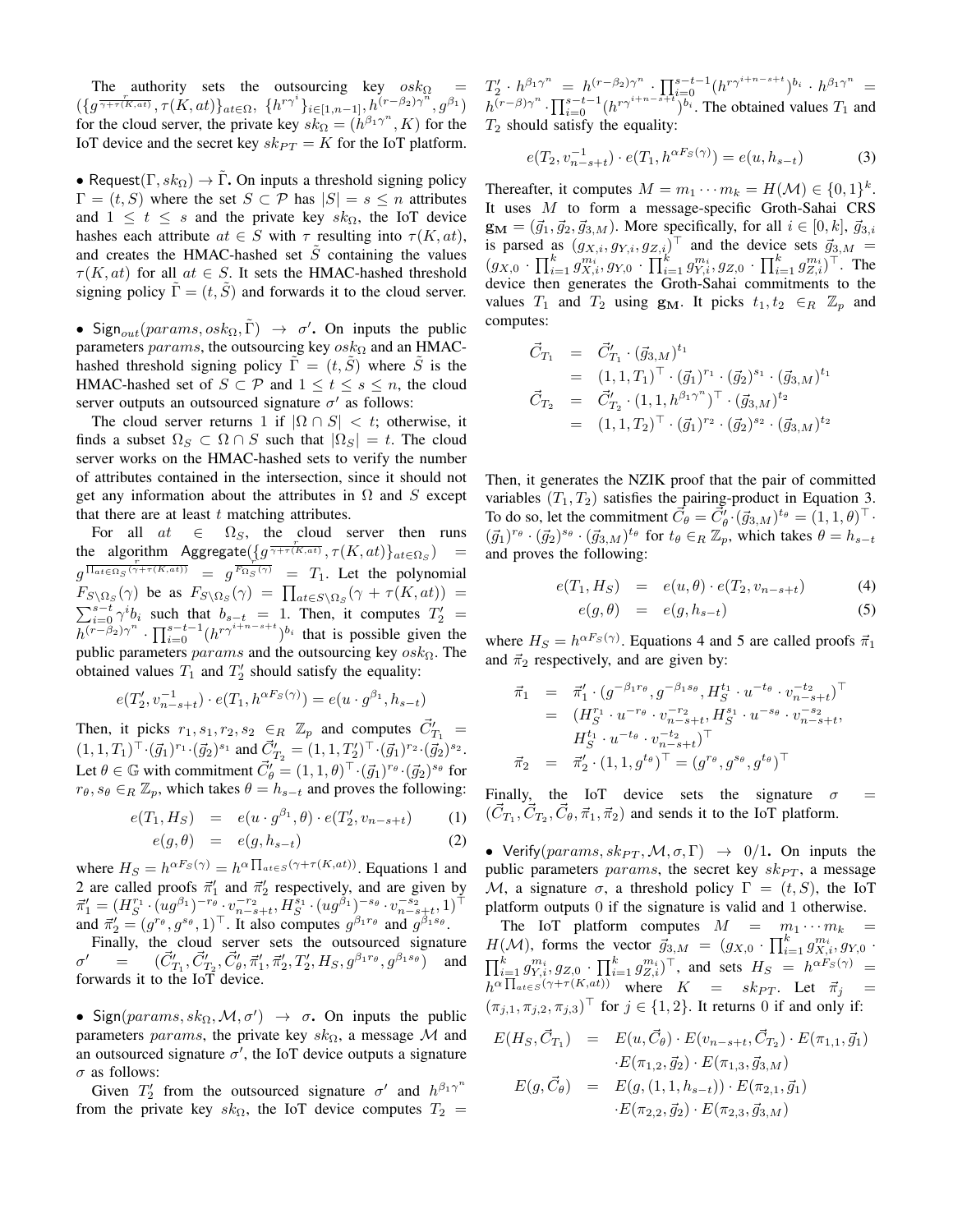**Correctness.** For any  $\lambda \in \mathbb{N}$ , any integer *n*, any universe  $P$ , any public parameters and master secret key  $(params, msk) \leftarrow$  Setup $(\lambda, \mathcal{P}, n)$ , any set  $\Omega \subset \mathcal{P}$ , any threshold policy  $\Gamma = (t, S)$  where  $1 \leq t \leq |S| \leq n$ , and any message M, it is required that Verify( $params, sk_{PT}, M$ , Sign( $params$ ,  $sk_{\Omega}, \mathcal{M},$  Sign $_{out}(params, osk_{\Omega},$  Request $(\Gamma, sk_{\Omega})))$ ,  $\Gamma) = 0$ whenever  $(osk_{\Omega}, sk_{\Omega}, sk_{PT}) \leftarrow \text{KeyGen}(params, msk, \Omega)$ and  $|\Omega \cap S| \geq t$ . The correctness is demonstrated based on the one for Groth-Sahai proofs [10]. We verify the correctness of Equation 3:

$$
e(T_2, v_{n-s+t}^{-1}) \cdot e(T_1, h^{\alpha F_S(\gamma)})
$$
\n
$$
= e(h^{(r-\beta)\gamma^n} \cdot \prod_{i=0}^{s-t-1} (h^{r\gamma^{i+n-s+t}})^{b_i}, g^{\frac{-\alpha}{\gamma^{n-s+t}}})
$$
\n
$$
\cdot e(g^{\frac{r}{F_{\Omega_S}(\gamma)}}, h^{\alpha F_S(\gamma)})
$$
\n
$$
= e(h^{(r-\beta)\gamma^n} \cdot \prod_{i=0}^{s-t-1} ((h^{r\gamma^i})^{\gamma^{n-s+t}})^{b_i}, g^{\frac{-\alpha}{\gamma^{n-s+t}}})
$$
\n
$$
\cdot e(g, h)^{\alpha r F_{S\setminus\Omega_S}(\gamma)}
$$
\n
$$
= e(h^{(r-\beta)\gamma^{s-t}} \cdot \prod_{i=0}^{s-t-1} (h^{r\gamma^i})^{b_i}, g^{-\alpha})
$$
\n
$$
\cdot e(g, h)^{\alpha r F_{S\setminus\Omega_S}(\gamma)}
$$
\n
$$
= e(h^{r\gamma^{s-t}} \cdot h^{(-\beta)\gamma^{s-t}} \cdot \prod_{i=0}^{s-t-1} (h^{r\gamma^i})^{b_i}, g^{-\alpha})
$$
\n
$$
\cdot e(g, h)^{\alpha r F_{S\setminus\Omega_S}(\gamma)}
$$
\n
$$
= e(h^{(-\beta)\gamma^{s-t}} \cdot \prod_{i=0}^{s-t} (h^{r\gamma^i})^{b_i}, g^{-\alpha})
$$
\n
$$
\cdot e(g, h)^{\alpha r F_{S\setminus\Omega_S}(\gamma)} (\text{where } b_{s-t} = 1]
$$
\n
$$
= e(g, h)^{\alpha \beta \gamma^{s-t}} \cdot e(g, h)^{-\alpha r F_{S\setminus\Omega_S}(\gamma)}
$$
\n
$$
= e(g, h)^{\alpha \beta \gamma^{s-t}} = e(u, h_{s-t})
$$

#### *F. Security Analysis*

Unforgeability. The CHARIOT protocol can be proven selective-policy and adaptive-message unforgeable under chosen-message attacks assuming that  $H$  is a collisionresistant hash function, the DLIN problem holds in G and the  $(q, n, s^*, t^*)$ -aMSE-CDH problem holds in  $(\mathbb{G}, \mathbb{G}_T)$ . The adversary A (group of colluding parties that put their outsourcing/private keys together) selects the signing policy  $\Gamma^* =$  $(t^*, S^*)$  that it wishes to attack at the beginning of the game, while the message  $\mathcal{M}^*$  linked to an eventually forged signature is not chosen in advance.  $A$  can query for valid signatures on messages and signing policies of its choice. We give a sketch of the proof and let the reader refer to [6], [8], [15] for more details.

Let  $\vec{g}_1, \vec{g}_2, \{\vec{g}_{3,i}\}_{i \in [1,k]}$  be a modified distribution of the vectors that are inputs for the Groth-Sahai CRS generation. Let an integer  $\nu \in_R [0, k]$ , exponents  $\xi_{i,1}, \xi_{i,2} \in_R \mathbb{Z}_p$  and integers  $\rho_i \in_R [0, 2q_S - 1]$  be randomly chosen for  $i \in [0, k]$ where  $q_S$  is the number of signature queries. Then, let  $a, b$ be picked at random in  $\mathbb{Z}_p$ ,  $g_1 = g^a$ ,  $g_2 = g^b$ , and  $\vec{g}_1 =$  $(g_1, 1, g)$ <sup>T</sup> and  $\vec{g}_2 = (1, g_2, g)$ <sup>T</sup>. Let  $\vec{g}_{3,0} = (\vec{g}_1)^{\xi_{0,1}} \cdot (\vec{g}_2)^{\xi_{0,2}}$ .  $((1,1,g)^{\top})^{\nu \cdot 2q_{S}-\rho_{0}}$  and  $\vec{g}_{3,i} = (\vec{g}_{1})^{\xi_{i,1}} \cdot (\vec{g}_{2})^{\xi_{i,2}} \cdot ((1,1,g)^{\top})^{\rho_{i}}$ for  $i \in [1, k]$ . In the way that the tuple  $({\vec{g}}_1, {\vec{g}}_2, {\{\vec{g}}_{3,i}\}_i \in [1, k])$ is calculated, a successful adversary  $\mathcal A$  against unforgeability will successfully help: i) either an algorithm to find collisions on the hash function  $H$ ; ii) or an algorithm to solve the DLIN problem; iii) or a challenger  $\beta$  interacting with  $\mathcal A$  to solve the  $(q, n, s^*, t^*)$ -aMSE-CDH problem.

For the item iii), let  $q$  be the cardinality of the attribute universe  $P$ , *n* be the upper bound on the size of threshold policies,  $s^*$  be the cardinality of the target attribute set  $S^*$ and  $t^*$  be the target threshold value.

*Initialization:*  $\beta$  specifies the universe  $\mathcal P$  of attributes while  $\mathcal A$ chooses the signing policy  $\Gamma^* = (t^*, S^*).$ 

*Setup: B* receives the elements from the aMSE-CDH assumption such that it encodes each attribute from  $P$  with either the polynomial  $f(x)$  for  $at \notin S^*$  or  $g(x)$  for  $at \in S^*$ .

*Outsourcing Key and Private Key Queries:* The exponent r is calculated with a random exponent  $r' \in_R \mathbb{Z}_p$  and the polynomial  $F_{\Omega_{S^*}}(\gamma)$  where  $\Omega_{S^*} = S^* \cap \Omega$  is known.  $x + \tau(at_i)|f(x)F_{\Omega_{S^*}}(x)$  since  $at_i$  is either in  $\Omega \setminus \Omega_{S^*}$  or in  $\Omega_{S^*}$ 

*Signature Queries:* B computes  $M = H(\mathcal{M}) = m_1 \cdots m_k$ , evaluates the functions:

- $J(M) = \nu \cdot 2q_S + \rho_0 + \sum_{i=1}^k \rho_i \cdot m_i,$
- $K_1(M) = \xi_{0,1} + \sum_{i=1}^k \xi_{i,1} \cdot m_i$  and
- $K_2(M) = \xi_{0,2} + \overline{\sum_{i=1}^k \xi_{i,2}} \cdot m_i,$

and sets  $\vec{g}_{3,M} = (\vec{g}_1)^{K_1(M)} \cdot (\vec{g}_2)^{K_2(M)} \cdot ((1,1,g)^{\top})^{-J(M)}$ . If  $J(M) = 0$ , then B aborts; otherwise, it generates  $\sigma$  by simulating NZIK proofs.

*Forgery:* A outputs  $({\cal M}^*, \sigma^* = (\vec{C}_{T_1}^*, \vec{C}_{T_2}^*, \vec{C}_{\theta}^*, \vec{\pi}_1^*, \vec{\pi}_2^*), \Gamma^*).$  $(C_{T_1}, C_{T_2}, C_{\theta}, \pi_1, \pi_2),$  i ).<br>  $(K_1(M^*), K_2(M^*)$  for  $\beta$  then evaluates  $M^*$  =  $H(\mathcal{M}^*)$  =  $m_1^* \cdots m_k^*$ . If there is a signature query on M such that  $M \neq M^*$  and  $H(M) = H(M^*),$ then  $\beta$  aborts. This breaks the resistance against collisions of the hash function H. If  $J(M^*) \neq 0$ , then B aborts.  $\mathbf{g}_{\mathbf{M}^*} = (\vec{g}_1, \vec{g}_2, \vec{g}_{3,M^*})$  is a perfectly sound Groth-Sahai CRS. When  $J(M^*) = 0$ , the NIZK proofs must be valid regarding  $\mathbf{g}_{\mathbf{M}^*}$ . Hence,  $\mathbf{g}_{\mathbf{M}^*}, \vec{C}_{T_1}^*, \vec{C}_{T_2}^*$  are extractable Groth-Sahai commitments. Therefore,  $\beta$  obtains  $T_1$  and  $T_2$ , and finds a solution for the aMSE-CDH problem.

Privacy. The CHARIOT protocol can be proven computationally private assuming that the DLIN problem holds in G and  $\tau$  is a collision-resistant HMAC, ensuring that the only leaked information is that attributes satisfy the signing policy. We give a sketch of the proof and let the reader refer to [6] for more details. Let the adversary  $A$  (IoT platform, cloud server) wish to break the privacy of the CHARIOT construction by interacting with a challenger  $\beta$  that tries to solve the DLIN problem.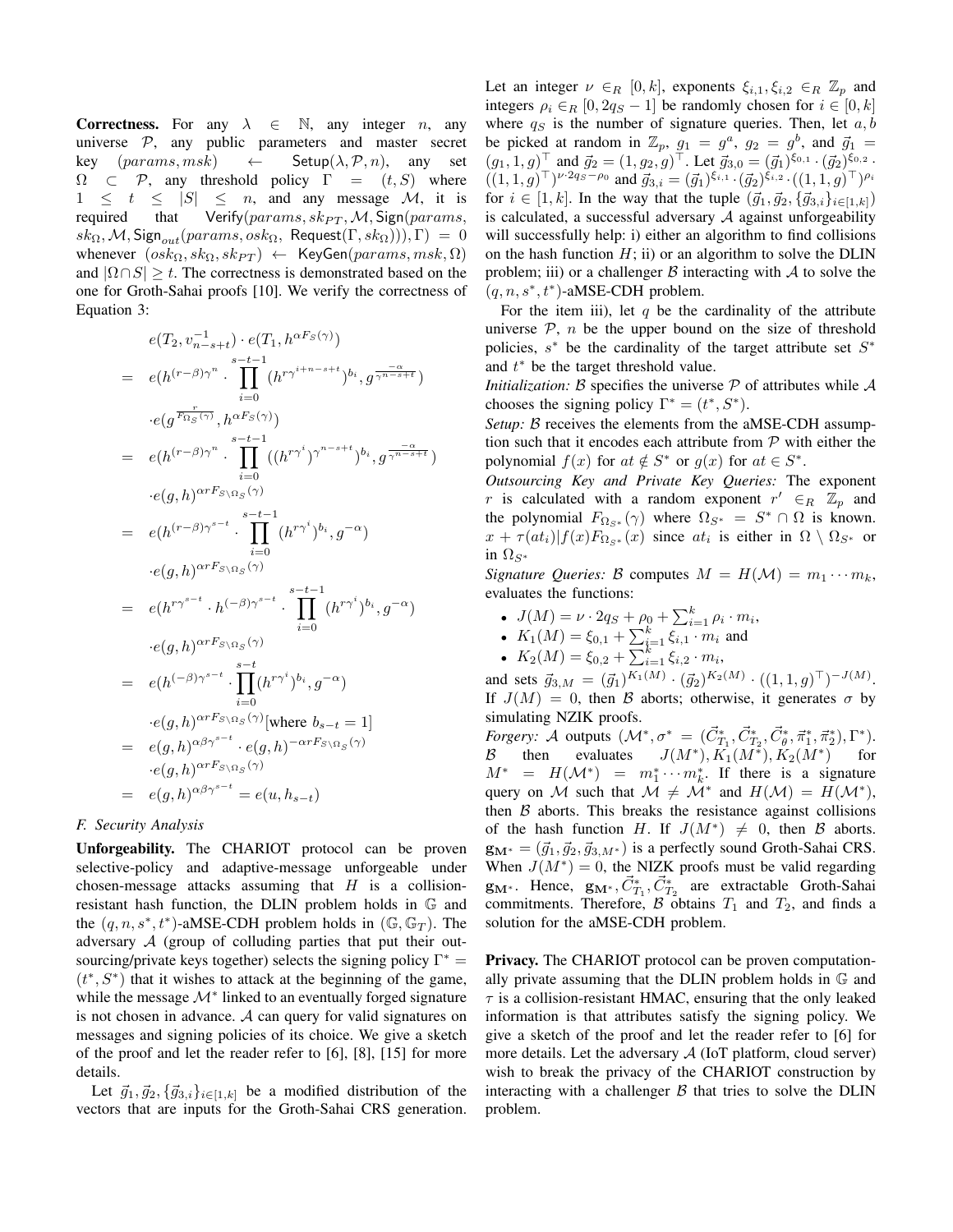Game<sub>0</sub> is defined as the real privacy game given in [6]. When Setup is run, B chooses the vectors  $\vec{g}_1, \vec{g}_2, \{\vec{g}_{3,i}\}_{i \in [0,k]}$  such that  $\vec{g}_{3,i}$  is linearly dependent on  $\vec{g}_1$  and  $\vec{g}_2$ , for  $i \in [0, k]$ .

Game<sub>1</sub> is similar to Game<sub>0</sub>, except that  $\vec{g}_{3,i}$  is linearly independent of  $\vec{g}_1$  and  $\vec{g}_2$ , for  $i \in [0, k]$ .

The modification between the two games is indistinguishable if the DLIN problem is hard to solve  $[10]$ . In Game<sub>1</sub>,  $\vec{C}_{T_1}, \vec{C}_{T_2}, \vec{\pi}_1$  could possibly leak information about the selected attributes, but commitments and proofs are perfectly hiding since they reveal no information about the committed values  $T_1$  and  $T_2$ . Hence, attributes' privacy is preserved in Game<sub>1</sub>. Moreover, the outsourcing key does not leak anything about the attributes of the IoT device except that a certain number of them satisfy the signing policy. Indeed, the HMAC  $\tau$  ensure that, given the key K secretly shared between the device and the IoT platform,  $at \in \mathcal{P}$  is sent onto  $\tau(K,at) \in \mathbb{Z}_p^*$  such that all output values are different. The function  $\tau$  protects the attributes for data integrity and authenticity, and securely hides the attributes from the cloud server's view.

## III. PERFORMANCE ANALYSIS

#### *A. Performance Comparison*

We compare the computational and storage costs between our CHARIOT scheme and the original Threshold ABS scheme [6]. In the following tables, " $Exp_{\mathbb{G}}$ ", "Mult $_{\mathbb{G}}$ " and "Pair<sub> $G_T$ </sub>" denote exponentiation and multiplication in  $G$  and pairing operation in  $\mathbb{G}_T$  respectively. Let "n.a." mean "non available". Let  $n$  be the upper bound on the size of the policies and  $k$  be the parameter used for the Groth-Sahai proofs. Let  $\Omega$  be the device's attribute set, S be the signing attribute set such that  $s = |S|$ , t be the threshold value and  $\Omega_S = \Omega \cap S$ such that  $|\Omega_S| = t$ .

TABLE I COMPUTATIONAL COST

|              | Threshold ABS [6]   |                    | <b>CHARIOT</b>      |                     |  |
|--------------|---------------------|--------------------|---------------------|---------------------|--|
|              | $Mult_{\mathbb{C}}$ | $Exp_{\mathbb{C}}$ | $Mult_{\mathbb{C}}$ | $Exp_{\mathbb{C}}$  |  |
| Setup        |                     | $2n+3k+5$          |                     | $2n+3k+6$           |  |
| KeyGen       |                     | $ \Omega +n$       |                     | $n+ \Omega +2$      |  |
| $Sign_{out}$ | n.a.                | n.a.               | $s - t + 17$        | $2s + t^2 - t + 32$ |  |
| Sign         | $d+s$               | $d+2s$             | $3k+5$              | $3k+4$              |  |
|              | $-t+17$             | $+t^2-t+32$        |                     |                     |  |
|              | $+3k+5$             | $+3k+4$            |                     |                     |  |
| Verify       | 3k                  | $s+3k+1$           | 3k                  | $s + 3k + 1$        |  |

In Table I, let  $d$  be the number of dummy attributes such that  $d = n + t - 1 - s \le n - 1$  as in [6]. The sign – means no computation of the given operation. Using dummy attributes in [6] increases the number of multiplications and exponentiations in G during the signature generation. By removing dummy attributes, up to  $n-1$  modular multiplications and exponentiations are cut for the CHARIOT signing phase. Then, in CHARIOT, the computations done by a device are limited to the Groth-Sahai proofs' ones; all other calculations are delegated to the cloud server. Therefore, with the assistance

TABLE II CHARIOT STORAGE COST

| params | $\it msk$ | vo            |     |  |
|--------|-----------|---------------|-----|--|
| u      |           | $\Omega$<br>ບ | ے د |  |

of a cloud server, the device is relieved from most of the signing computations.

In Table II, only the storage difference in CHARIOT compared to the ABS scheme in [6] is taken into account: an element  $+1$  (resp. an element  $-1$ ) in one cell means that there is one extra element (resp. there is one less element) in the CHARIOT protocol compared to Herranz et al.'s protocol. The  $sign = in a given column denotes that storage is identical in the$ two protocols regarding the component linked to this column. The number d of dummy attributes is equal to  $n - 1$  as in [6]. Hence, in [6], a set of  $n - 1$  dummy attributes should be stored in *params* in order to let the device generate its signature, while in CHARIOT, such storage cost is saved. An extra secret element is required in  $msk$  in CHARIOT to enable the outsourcing of signing computations. The outsourcing key  $\cos k_{\Omega}$  in CHARIOT is mainly the private key  $sk_{\Omega}$  in [6]. The device in CHARIOT simply receives an extra element from the shared secret and the key for the HMAC  $\tau$  as its private key  $sk_{\Omega}$ . Signatures are of equal size in Herranz et al.'s ABS [6] and CHARIOT schemes, and independent of the number of attributes.

#### *B. Performance Benchmarking*

We evaluate the performance of our CHARIOT protocol by calculating the timings of each algorithm. We implement CHARIOT in Charm [16] based on Python language. We set two different configurations, one for the trusted attribute authority, the cloud server and the IoT platform, and another one for the IoT device. We assume that the attribute authority, the cloud server and the platform have similar noticeable resources, while the device has much less resources than these three parties. The experiments are tested:

- *Configuration* 1 *(for the attribute authority, cloud server and platform):* on a processor Intel Core i5-2500 CPU @3.30GHz ×4 with RAM 16GiB and OS Linux Ubuntu 14.04 LTS;
- *Configuration* 2 *(for the device):* on a processor Genuine Intel(R) U2300 CPU @1.20GHz with RAM 2GiB and OS Linux Ubuntu 17.10.

Policies are supposed to contain up to 30 attributes regarding real scenarios [17], [18]. Hence, we choose an upper bound n equal to 30, a policy set S with  $s = 15$  attributes, a threshold t equal to 13 and a device's attribute set  $\Omega$  with 20 attributes. The parameter  $k$  is chosen regarding the bit-size of the hashed message. Since the message to be signed is public, the hash function does not require to be cryptographic but rather collision-resistant. We also suppose that the dictionary of messages picked by IoT devices is of finite and moderated size. Therefore, we evaluate k with the values 10, 20 and 40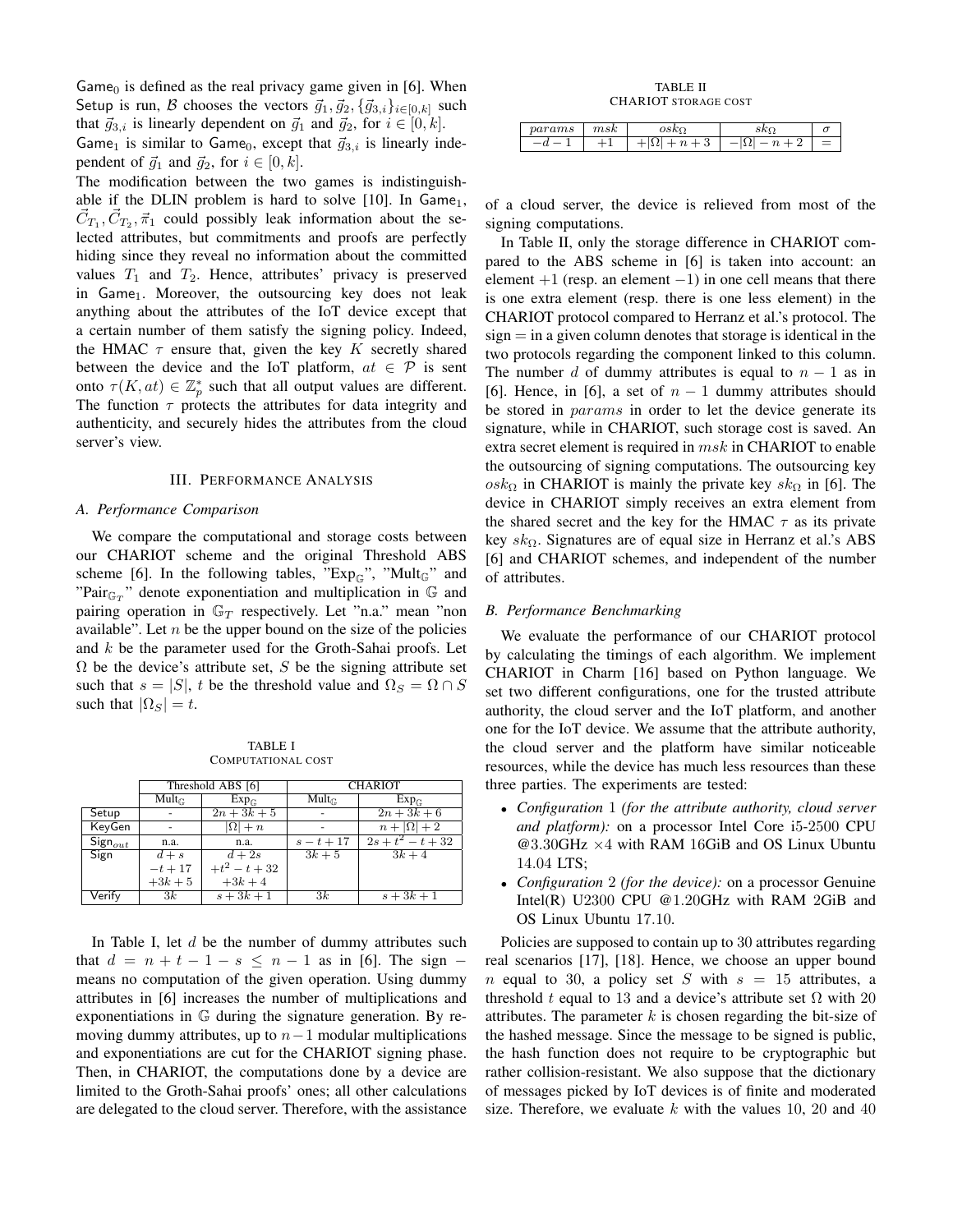in order to avoid collisions with high probability. The given timings are an average from 10 rounds of the CHARIOT protocol.

TABLE III TIMINGS IN MILLISECONDS

|                       |              | $k=10$ | $k=20$ | $k=40$ |
|-----------------------|--------------|--------|--------|--------|
| Configuration 1       | Setup        | 143.77 | 190.67 | 284.54 |
| (attribute authority, | KeyGen       | 76.19  | 75.47  | 75.17  |
| cloud server          | $Sign_{out}$ | 265.07 | 272.69 | 271.55 |
| and platform)         | Verify       | 65.66  | 108.93 | 194.12 |
| Configuration 2       | Request      | 0.16   | 0.16   | 0.17   |
| (device)              | Sign         | 182.55 | 322.01 | 601.6  |

In Table III, the setup phase is costly but should be executed only once. It largely depends on the upper bound  $n$  on the size of threshold policies and on the parameter  $k$  used for Groth-Sahai proofs. The key generation phase is also performed only once by the trusted attribute authority, and is relatively fast since it only relies on  $n$  that should not exceed 30 in an IoT environment.

By outsourcing the signature generation to a cloud server, we speed up by three times the computational timing. Indeed, the cloud server approximately needs 270 milliseconds to run the algorithm  $\text{Sign}_{out}$  while the device would require 870 milliseconds to do the same (when setting Configuration 2 as for the device). We recall that the algorithm  $\text{Sign}_{out}$  does not depend on the parameter  $k$ , and thus does not variate with it. Most of the signature generation is thus done by the cloud server running the algorithm  $Sign_{out}$ . The finalization of the signature generation is accomplished by the device by running the algorithm Sign and remains less than 870 milliseconds (resulting from running the algorithm  $Sign_{out}$  with Configuration 2). However, timings for signature finalization and verification increase with the parameter  $k$  as these two phases largely rely on such parameter. Hence,  $k$  should not exceed 40 in order to keep the advantage of outsourcing the signature generation to a cloud server.

In the CHARIOT protocol, the parameter  $k$  refers to the bit-size of the hashed message. This parameter  $k$  should be selected such that collisions are highly avoided. If the dictionary of messages to be signed is really small, then  $k = 10$  is optimal. Otherwise, if the dictionary is slightly bigger, then  $k = 20$  is still a reasonable choice. In addition, signature finalization and verification take similar timings to be performed since they are composed of the same kinds of computations. The difference comes from the constant number (equal to 27) of pairing operations carried out when checking the validity of the signature. Because of the number of pairing computations required for verification, the Groth-Sahai proof systems appear to be inefficient. Blazy et al. [19] propose a significant reduction of the cost of Groth-Sahai proof systems by using batch verification techniques. The authors improve the verification cost up to four times the number of pairings per proof verification. We can integrate their batch verification techniques into the CHARIOT protocol to improve the timings of the verification phase.

## *C. Related Work*

ABS. Maji et al. [20] explicitly introduce the notion of ABS and suggest several schemes with very expressive signing policies. The most practical one is only proven secure in the generic model, while the one with security in the standard model is not efficient since the signatures have size linear in the number of group elements in the security parameter. Okamoto et Takashima [21] propose an ABS construction where the size of the signatures grows linearly in the size of the span program, which is greater than the number of selected attributes in the signing policies. Other works on ABS are given in [5], [22], [23]. Subsequently, Okamoto and Takashima [24] present a fully secure ABS scheme that supports general non-monotone policies. More recently, Herranz et al. [6] suggest an ABS construction with threshold policies and constant-size signatures, which requires the presence of dummy attributes following the technique from Dynamic Threshold Public-Key Encryption [14].

Outsourcing Computations. Several papers deal with the problem of securely outsourcing expensive computations such as matrix multiplications and quadrature computations, edit distance computations, linear algebraic computations and linear programming computations [25]–[29]. Nevertheless, the aforementioned schemes are not suitable to alleviate the computational burdens that signers meet when generating signatures. Server-aided signature schemes [30]–[32] aim to decrease the computational cost due to exponentiation calculations by outsourcing the latter to a server. Nevertheless, these schemes are not suitable for access control management based on credentials. Mediated cryptographic protocols [33]– [35] require a partially trusted on-line server and provide efficient revocation but cannot be used to extend ABS into an outsourced ABS. More recently, Chen et al. [7] present two outsourced ABS schemes. While the first solution achieves a constant number of exponentiation calculations at the signer's side, the size of the signature remains linear in the number of selected attributes. The second solution obtains constant-size signatures; however, the number of exponentiations depends on the number of dummy attributes in addition to the number of selected attributes. Yet, the cloud server must know the attributes of the signers and of the signing policies in plain in order to proceed, compromising privacy.

## IV. CONCLUSION

In this paper, we propose a new protocol for server-aided access control in IoT, called CHARIOT. The protocol's features comprise cloud server assistance, constant-size signature and no dummy attributes. By outsourcing most of the calculations to a cloud server for the signature generation, we manage to relieve the computational and communication costs at the IoT device's side. By removing the presence of dummy attributes in the protocol, we achieve to obtain a more efficient and practical ABS scheme compared to existing ones. Moreover, our protocol guarantees privacy and secure identity management of the involved parties. These contributions make